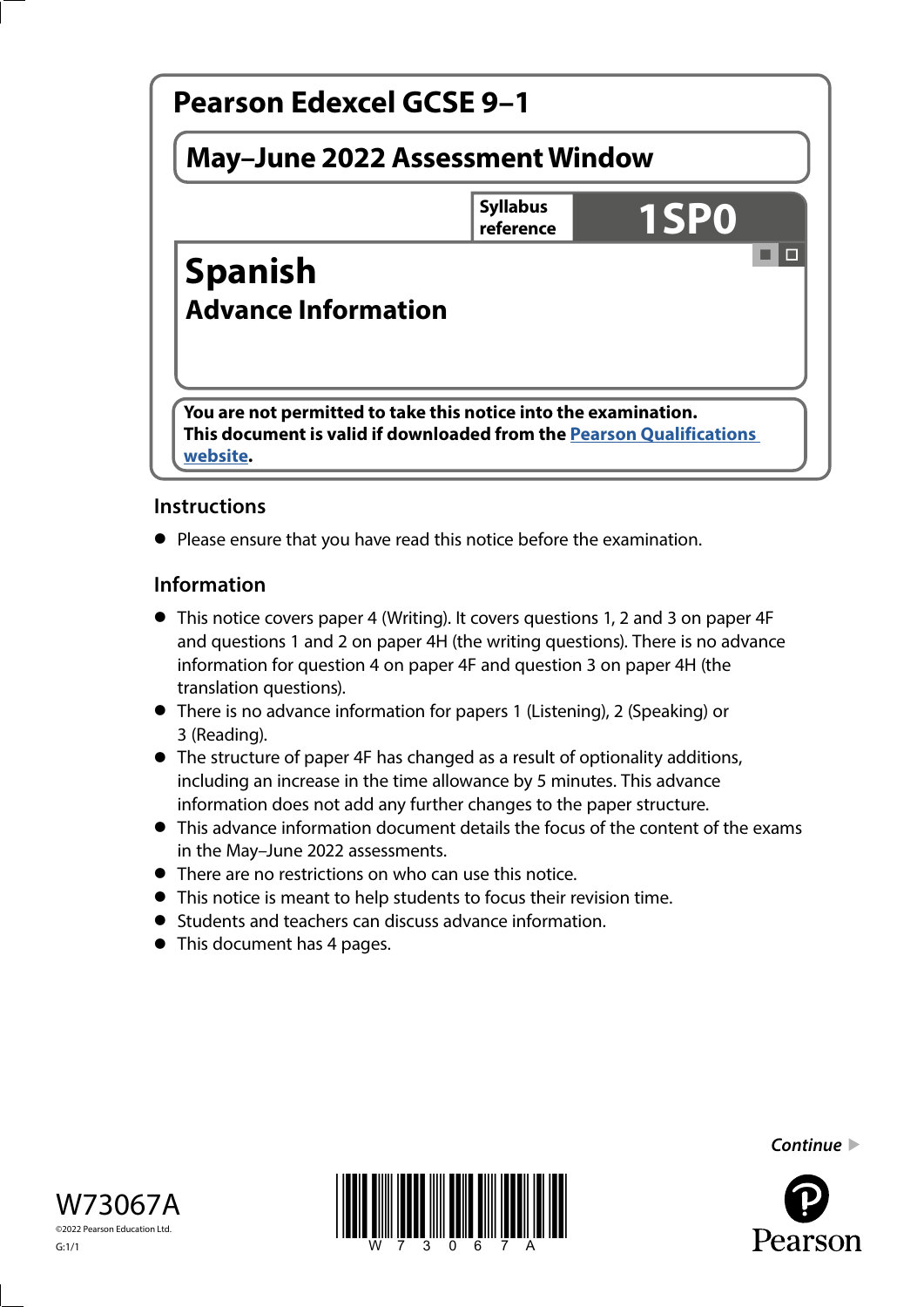#### **General advice**

- In addition to covering the content outline in the advance information, students and teachers should consider how to:
	- manage their revision of parts of the specification which may be assessed in areas not covered by the advance information
	- manage their revision of other parts of the specification which may provide knowledge which helps with understanding the areas being tested in 2022.
- For specifications with synoptic assessments, topics not explicitly given in the advance information may appear, e.g. where students are asked to bring together knowledge, skills and understanding from across the specification.
- For specifications with optional papers/topics/content, students should only refer to the advance information for their intended option.
- For specifications with NEA, advance information does not cover any NEA components.

A link to the Joint Council for Qualifications guidance document on advance information can be found on the Joint Council for Qualifications website or [here](https://www.jcq.org.uk/wp-content/uploads/2021/10/Advance-Information-for-General-Qualifications-2021-22.pdf).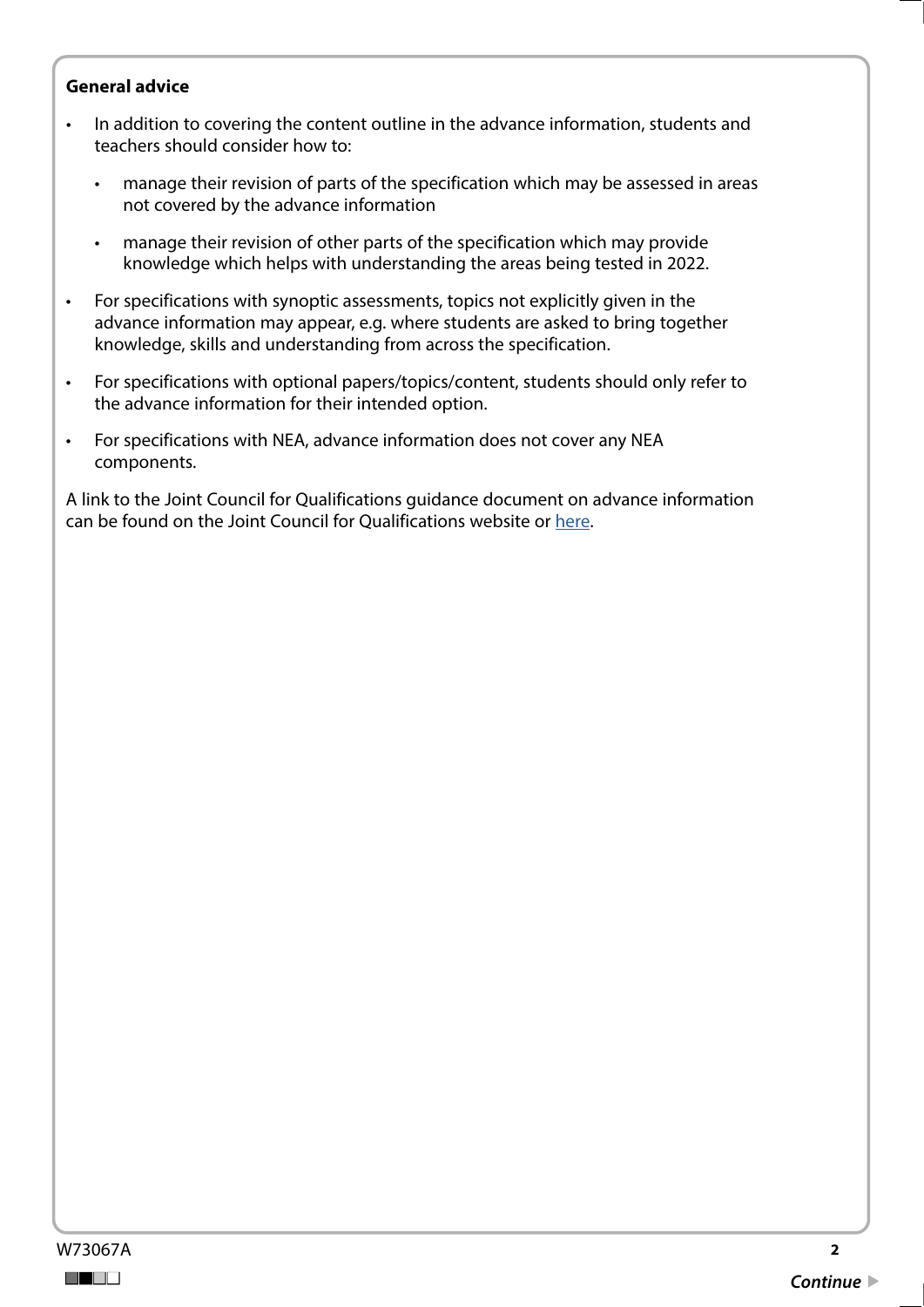# **Advance Information**

#### **Subject specific section**

- This advance information details the major focus of the content of the 2022 assessments in GCSE Spanish, Paper 4 (Writing).
- Students may focus their revision on these specific topics, but it is still important to understand these in the context of the whole theme to be able to both answer questions in the assessment and support their progression.